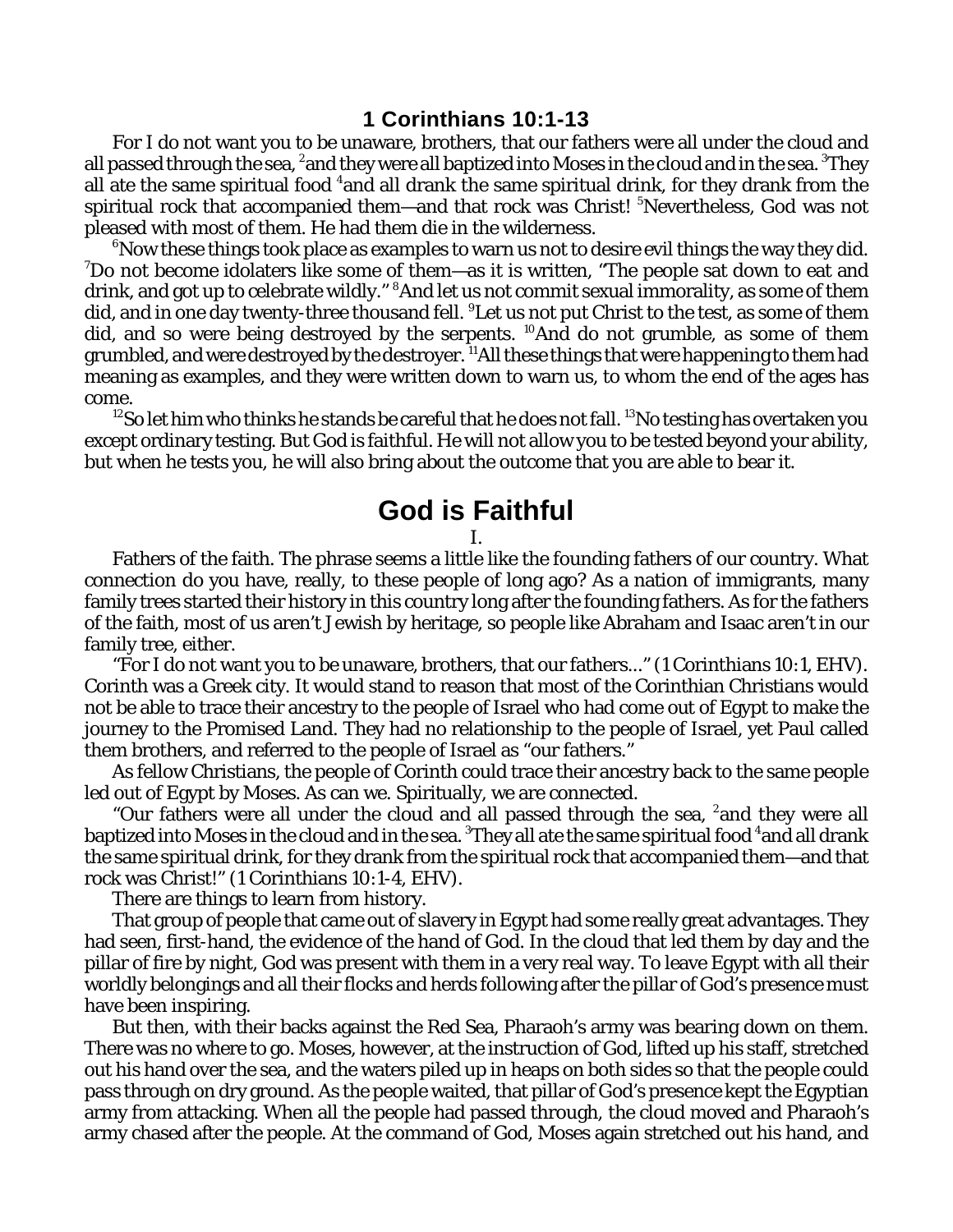the waters came crashing back in on top of all who had followed, and they were drowned.

The miracles didn't stop. Manna came from heaven to be their food. God brought water out of a rock for them to drink. They did not starve to death or thirst to death during their whole time in the wilderness. Paul says that the rock that accompanied them was Christ himself.

If you saw miracle after miracle, if you experienced blessing after blessing directly from God's hand, wouldn't you be strong and solid in your faith? Wouldn't you follow without question the God who had done such great things for you?

## II.

They did not. Time after time those very people who had witnessed and experienced God's gracious hand in person turned aside.

"Do not become idolaters like some of them—as it is written, 'The people sat down to eat and drink, and got up to celebrate wildly'" (1 Corinthians 10:7, EHV). At God's command, Moses had gone up Mount Sinai to receive God's instructions about worship laws and the moral law. God also gave him the laws about how Israel was to be governed. It took some time. Moses was up on the mountain for 40 days and 40 nights listening to the instruction of the Lord.

Did the people get bored waiting for Moses? Were they afraid he had died up there? "When the people saw that it took so long for Moses to come down from the mountain, the people gathered around Aaron and said to him, 'Get up, make a god for us, who will go before us, because this Moses, the man who brought us up out of the land of Egypt—we do not know what has become of him'" (Exodus 32:1, EHV). After the miracles they had witnessed in the plagues on Egypt, and the miracles at the Red Sea, waiting to cross, and watching Pharaoh's army drown, the people quickly forgot God's blessings. They were creatures of the moment. They wanted results. Now! Since Moses had taken so long to come down, they wanted a new god; one they could see and touch; one they could control; one whose timing fit *their* schedule, rather than them having to wait for God's own good time.

What Moses recorded in Exodus 32:6, Paul quoted exactly: "The people sat down to eat and drink, and got up to celebrate wildly" (1 Corinthians 10:7, EHV). They traded in the true God for a false god.

"And let us not commit sexual immorality, as some of them did, and in one day twenty-three thousand fell" (1 Corinthians 10:8, EHV). The worship offalse gods was not confined to the Golden Calf. This time Paul referenced the time the people joined with the people of Moab in the worship of Baal, which included sexual immorality. God sent a plague on the people until there was mass repentance.

"Let us not put Christ to the test, as some of them did, and so were being destroyed by the serpents" (1 Corinthians 10:9, EHV). If you remember your Bible history, you remember the bronze snake in the wilderness. The impatience and complaining of the people was nonstop. As Paul puts it, the people "put Christ to the test." They complained about the very food and water God had miraculously provided for them. The Bible doesn't say how many died from snakebite from that particular plague, just that many died (Numbers 21:6).

"And do not grumble, as some of them grumbled, and were destroyed by the destroyer" (1 Corinthians 10:10, EHV). Three men had led a movement to oppose Moses and Aaron. God responded by splitting the ground open and destroying them and their families. The next day, many Israelites grumbled that this had been unfair. More than 14,000 were destroyed (Numbers 16). The angel of death at the last plague in Egypt that destroyed all the firstborn of Egypt was also called the destroyer.

Why does Paul bring up so many things from the past? "All these things that were happening to them had meaning as examples, and they were written down to warn us, to whom the end of the ages has come" (1 Corinthians 10:11, EHV). The sins of the people of Israel from the past were not unique.

The sexual immorality surrounding the Golden Calf and the Baal worship were very similar to